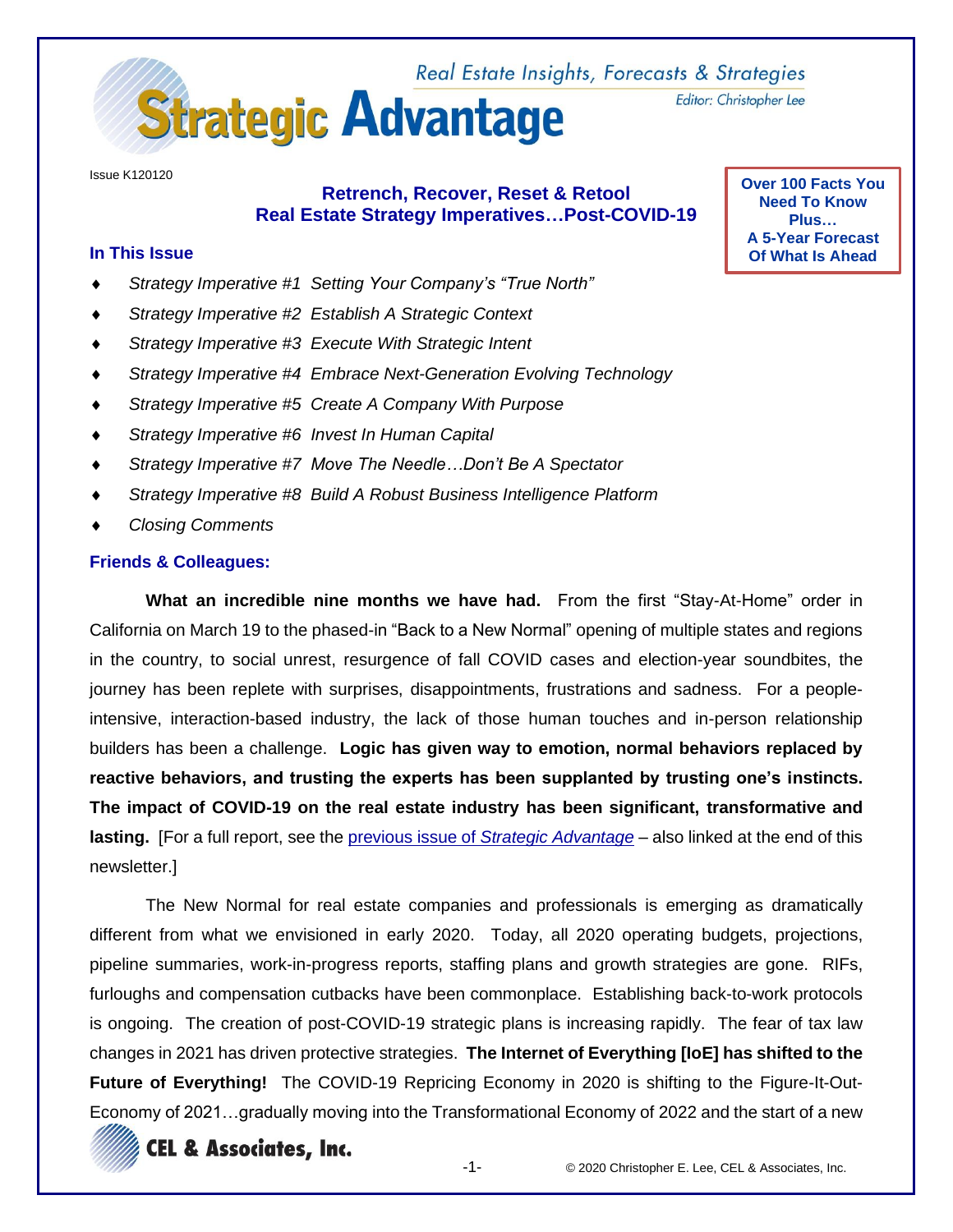real estate cycle. Thus, the real estate industry must move from Retrenchment…to Recovery…to Reset...to Retooling. **As industry, community and professional leaders, the real estate industry must abandon the bunker mentality and work diligently toward retooling for tomorrow's challenges and opportunities.** Remember…the real estate industry is the facilitator of where we live, work, shop and play. Someone once said, "Let your dreams be bigger than your fears, your actions louder than your words and your aspirations take a priority over staying in place." Those words are so true today. **Your next transformation must be "all in" to move the needle**.

**It is neither easy nor wise to ignore the speed, complexity and pace of change facing the real estate industry today.** COVID-19 has fast-tracked what was likely to unfold in the real estate industry over five to 10 years. **The real estate industry has truly met 2030…today!** We often take for granted the transformative shifts as they occur but overlook the impact that each disruptive change is having and will have on how real estate is acquired, developed, capitalized, leased, managed, transacted and operated. The unexpected impacts of unfavorable regulatory and/or tax regulations, the dramatic and lasting generational impacts of COVID-19, digital disruption, 24/7 barrage of political discourse and global unrest, and sudden, unpredictable shifts in historically stable capital markets are solid reasons for embracing new real estate strategy imperatives...today! **While the definition of the "New Normal" is unfolding, this is certain: the new normal will be entirely different from the past**. **There is no going back…there is no return to normal…there is no reason to continue doing what was normal yesterday**. The table on the following page highlights what lies ahead during the next five years…mandatory reading for everyone with a vested interest in tomorrow's outcomes. Seeing through the fog of uncertainty and the unknown must be the priority of every real estate firm. The COVID-19 crisis also has revealed many vulnerabilities within the real estate industry. How do companies deliver a sense of purpose and leverage their scale to benefit society? In a contact-free economy, how do retail experiences, workplace environments and interactive platforms adapt?

### **Facts You Need To Know**

- ➢ Automation could eliminate up to 73 million jobs by 2030. *[McKinsey]*
- ➢ By 2027, up to 50% of the U.S. workforce could be freelancers. *[Freelancers Univ.]*
- ➢ The average age of first marriage is 28 for women and nearly 30 for men. *[U.S. Census Bureau]*
- ➢ 58% of workers miss going to the office. *[JLL]*
- ➢ Approximately 10,000 Baby Boomers turn 65 every day *[AARP].*
- ➢ 22% of Americans have saved \$5,000 or less for retirement, and 15% have saved nothing. *[Northwestern Mutual]*
- ➢ 84% of self-storage renters are women. *[Multiple Sources]*
- ➢ 70% 80% of consumer purchasing is controlled by women. *[Forbes]*
- ➢ Over 12% of Millennial renters say they plan to "always rent." *[Apartment List]*

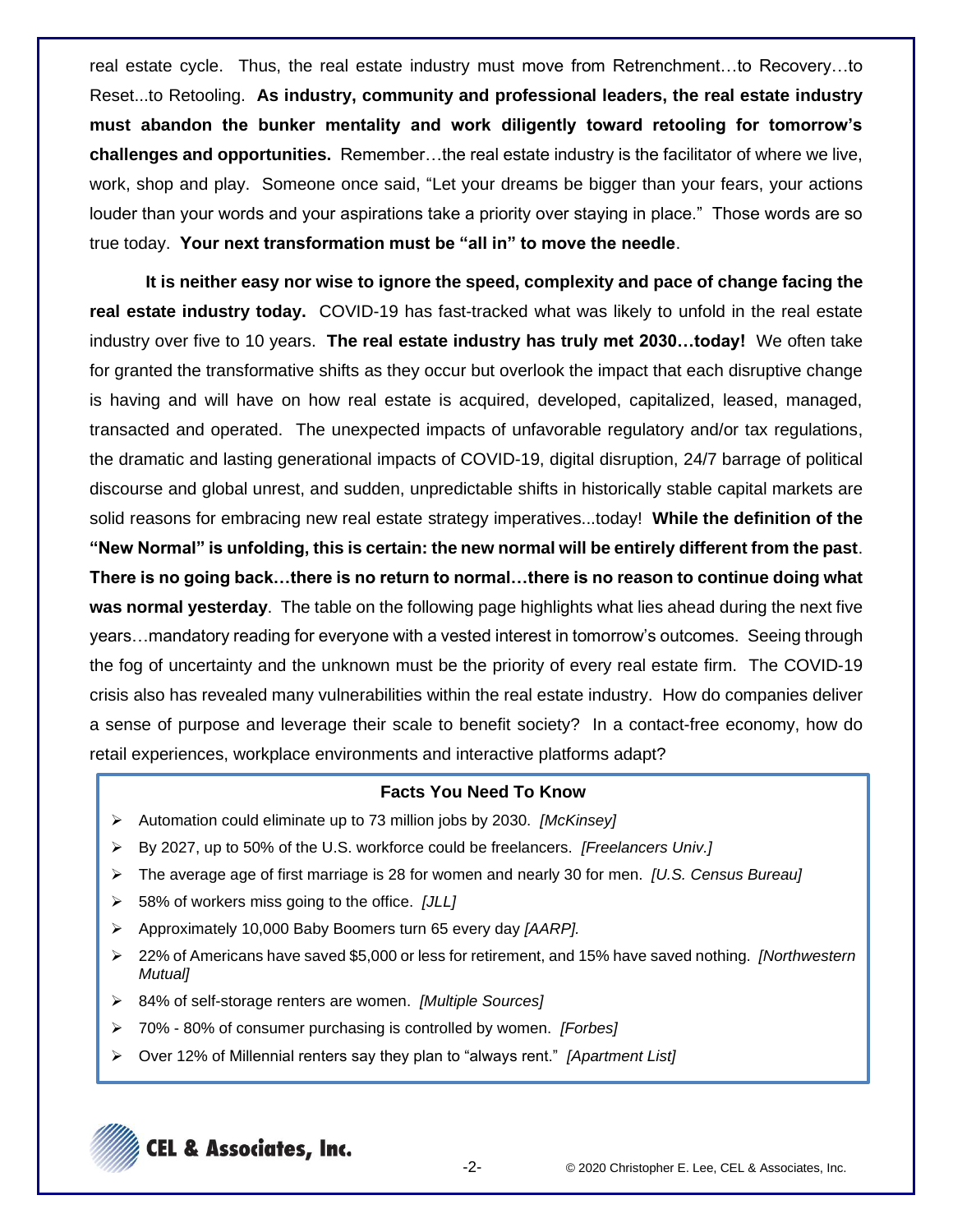# **Timeline To A New Normal**

|                                    | 2020 First Wave & Debilitating Response                                                                                                                                                      | <b>Real Estate Outlook</b> |
|------------------------------------|----------------------------------------------------------------------------------------------------------------------------------------------------------------------------------------------|----------------------------|
| Е                                  | Lockdowns, stay-at-home, social distancing amid extreme political divide                                                                                                                     | Office                     |
| ٠                                  | Remote everything [education, work, shopping, socializing]                                                                                                                                   | Industrial                 |
| Е                                  | Panic/hoarding mindset "what is next"grocery and Amazon flourish                                                                                                                             |                            |
| ٠<br>٠                             | Tens of thousands of businesses close [up to 75,000]<br>Millions unemployed [18m]30m claim unemployment benefits                                                                             | Retail                     |
| ٠                                  | Trillions of dollars in stimulus and relief injected in the economy                                                                                                                          | Multifamily                |
| ٠                                  | Dramatic rise in depression, suicides, opioid overdoses, delayed elective surgeries, etc.                                                                                                    |                            |
|                                    | Global recessionmajor travel/tourism and hospitality setbackresurgence of nationalism                                                                                                        | Healthcare                 |
| ٠                                  | The role of and need for real estate has begun to be debated/crafted                                                                                                                         | Single Family              |
|                                    | 2021 Selective Re-Entry Amid Disruptive Caution                                                                                                                                              | <b>Real Estate Outlook</b> |
| ٠                                  | Vaccines emergedebate over mandatory application and contact tracing begins                                                                                                                  | Office                     |
| Е<br>٠                             | Global supply chains shrinktax revenues declinedebt continues to rise<br>Move out of urban core to "healthier" suburban locationsaffordable housing becomes a stated priority                | Industrial                 |
| ٠                                  | Selective social mixing and controlled public gatherings                                                                                                                                     |                            |
| ٠                                  | Return to work and dine-in restaurants under "prescribed terms"rise in satellite offices                                                                                                     | Retail                     |
| ٠<br>٠                             | Switch from just-in-time to just-in-case productionautomation and AI accelerate<br>Education returns to "on campus" learning [however, 50% remains online]                                   | Multifamily                |
| ٠                                  | Dramatic growth in COVID-19 testing, sensors and air filtration systems                                                                                                                      | Healthcare                 |
| Е                                  | Continued business closures and mergers for those who "can't hold on any longer"                                                                                                             |                            |
| ٠                                  | Telemedicine emerges to provide 24/7 connectivity5G everywhererental housing surge                                                                                                           | Single Family              |
|                                    | 2022 Re-Leveling The Playing Field                                                                                                                                                           | <b>Real Estate Outlook</b> |
| ٠                                  | Burst of new "employee/worker" mandated benefits and healthcare<br>Wages rise, number of marriages increase, childbirth boom, rents begin to spike                                           | Office                     |
|                                    | National "health standards/protocols" emergerequired before tenants move in                                                                                                                  | Industrial                 |
| ٠                                  | Preparedness demands for employers and institutions<br>Real estate role in monitoring, screening and prevention within buildings is defined                                                  | Retail                     |
| ٠                                  | Conglomerates take over all critical industries/servicesamid midterm election shifts                                                                                                         |                            |
|                                    | Rising mental health issues for "lost year" emergedigital healthcare becomes an option                                                                                                       | Multifamily                |
| п<br>Е                             | Workplace apps to manage employee movement become commonplace<br>Sensors everywhere as workplace environments are redesigned                                                                 | Healthcare                 |
| ٠                                  | Increased travel, tourism and hospitality                                                                                                                                                    | Single Family              |
| 2023 A New Normal Begins To Emerge |                                                                                                                                                                                              | <b>Real Estate Outlook</b> |
| ٠                                  | Wave of new jobs emerge in accelerating digital economyGDP returns to 2019 level                                                                                                             | Office                     |
| п                                  | Social gatherings become "protective" normalnew building design standards emerge<br>Rising societal debate over role of government in people's lives Fed debt climbs to \$45 trillion        | Industrial                 |
|                                    | Big Tech becomes a "shadow" government as work-life balance takes precedent                                                                                                                  |                            |
|                                    | Resurgence in "lifestyle" neighborhoods and "Zoom Cities"                                                                                                                                    | Retail                     |
| ٠                                  | Smart Everything [walls, elevators, lights, windows, door, cars, PDAs, etc.] is commonplace<br>The Digital Chip for Tenants and Residents is widely adopted                                  | Multifamily                |
| ٠                                  | Nothing gets done in real estate without some application of predictive analytics                                                                                                            | Healthcare                 |
| ٠<br>٠                             | Dramatic emergence of the niche real estate enterprise as interest rates slowly rise<br>Wellness certifications required on all buildings sold, mandatory certification for onsite personnel | Single Family              |
|                                    | 2024 An Election Year Battle Royale                                                                                                                                                          | <b>Real Estate Outlook</b> |
|                                    | Federalism vs. unitary/centralized governance becomes the societal debate                                                                                                                    | Office                     |
| ٠                                  | Generational conflicts over "promised" vs. "needed" obligationsfractional political parties emerge                                                                                           |                            |
| ٠<br>٠                             | Tech will be perceived by those under 50 years of age as a force for homogenization<br>Boomers and Millennials will align to overcome generational adversity                                 | Industrial                 |
| ٠                                  | National debate on "housing, education, and healthcare as a right" takes center stage                                                                                                        | Retail                     |
| ٠                                  | Historic technology breakthroughs will render the need for a Green Deal obsolete                                                                                                             | Multifamily                |
| ٠<br>п                             | Solving the debt crisis will be the Millennials' crowning achievement<br>Online consumerism will reach 20% - 25%                                                                             | Healthcare                 |
| Е                                  | The Freelance workforce could become 40% of the total workforce                                                                                                                              |                            |
| Е                                  | Mandatory heath checks, vaccines, immunizations, contact tracing likely                                                                                                                      | Single Family              |
|                                    | Growth and optimism<br>Selective recovery opportunities<br>Significant challenges                                                                                                            |                            |

Source: CEL & Associates, Inc. © All rights reserved.

# **Surfall & Associates, Inc.**

-3- © 2020 Christopher E. Lee, CEL & Associates, Inc.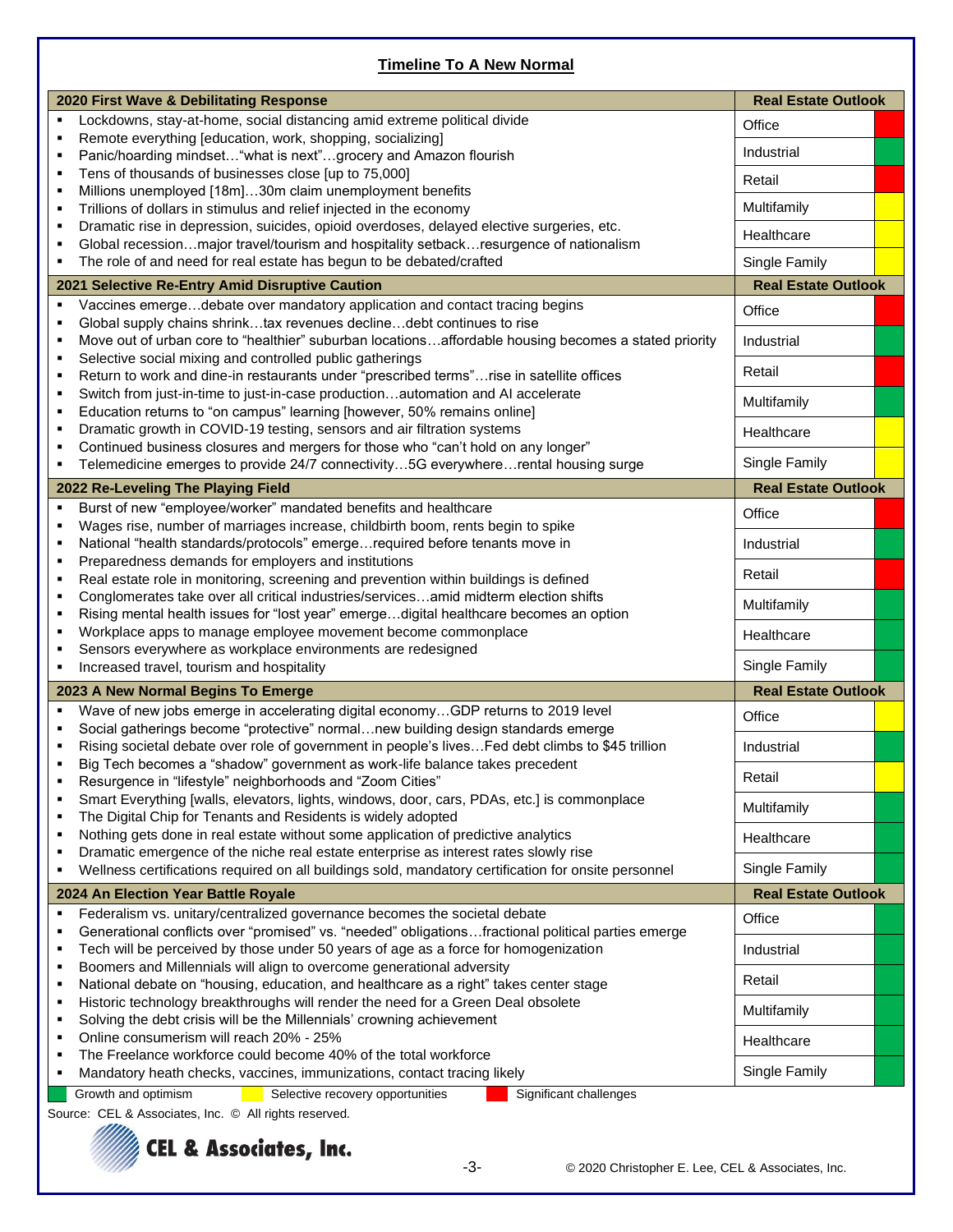- ➢ 55% of real estate firms offer telecommuting for their employees. *[CEL & Associates, Inc.]*
- ➢ 85% of real estate firms offer an employer-match 401[k] plan. *[CEL & Associates, Inc.]*
- ➢ Pre COVID-19, on an average day in the U.S., nearly 85 million adults consumed fast food. *[CNN]*
- ➢ By 2030, there will be 18.7 million electric cars [7% of total] in the U.S.] *[EEI]*
- ➢ Remote work could cut \$1.2 trillion of tenant real estate spending a year. *[Firstbase]*
- ➢ The share of 25 34-year-olds who have lived in their home for less than 2 years is 45.3%. *[Zillow]*
- ➢ 60% of the U.S. workforce cannot work remotely. *[McKinsey]*
- ➢ By 2030, California could lose 4.6 million jobs to automation. *[Zero Hedge]*
- ➢ 53% of office workers value natural light and views of nature. *[Future Workplace]*
- ➢ The current average C-suite has 24% more women than in 2015. *[McKinsey Quarterly]*

**In today's marketplace, principle should take precedence over practice. Socratic ignorance must be embraced** in an unbroken chain of asking, "Why?" As Albert Einstein said, "The world as we have created it is a process of our thinking. It cannot be changed without changing our thinking." In the real estate industry, **successful outcomes will be a result of doing different things,**  *not* **doing things differently**. Today, we must close doors that lead nowhere.

Did you know that the number of U.S. patents per year is now nearly 300,000? That figure was around 72,000 in 1970. In 2019, investments in U.S. PropTech exceeded \$10 billion. In 2020, U.S. PropTech's market penetration accelerated as working remotely redefined "how things get done without on-the-ground personnel." **The real estate industry is in an accelerated shift from the cliché "location, location, location" to a foundation platform of "location, capital, talent, technology and innovation."** Innovative entrepreneurship and thoughts will [re]shape the real estate industry for the next decade. Adverse inevitability, resistance to change, fear of the unknown and preconceived insecurities surrounding unknown outcomes have become success inhibitors for many. **Approximately 50% - 60% of today's real estate CEOs will be gone by 2030** [retired or in phase-down]; the accelerated adoption of predictive analytics and big data is replacing many traditional real estate functions; and that **30% or more of real estate professionals in 2030 have not graduated from college now** should awaken every CEO, Board of Directors, senior leadership executives and real estate entrepreneur. The effective approach is not to muddle through or react when events like COVID-19 occur, but to make uncertainty and complexity allies to achieving a competitive advantage.

To quote the lyrics from a Bob Dylan classic, "The Times They Are A Changin':"

*If your time to you is worth savin' And you better start swimmin' Or you'll sink like a stone For the times they are a-changin'*



-4- © 2020 Christopher E. Lee, CEL & Associates, Inc.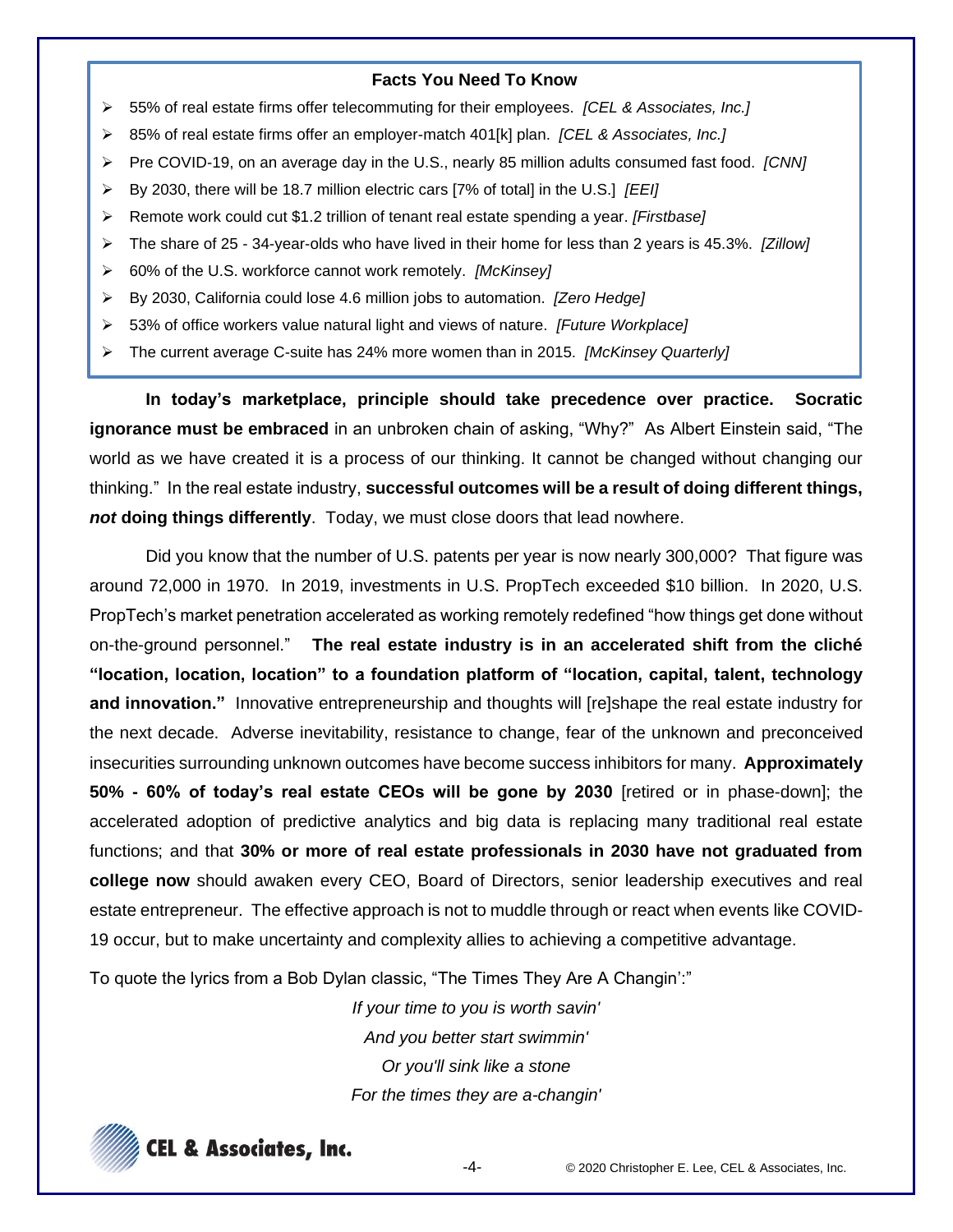**"Managing the deal" has given way to "Managing disruption" and "Managing expectations." Successful real estate companies continue to face pressure from new, nimble, faster-moving and innovative competitors**. Expect more, not less, government oversight and scrutiny. Speed of execution, standards of excellence, transparency and empowering a best-in-class talent team is increasingly winning the loyalty of investors, customers and strategic partners. **Delivering top-tier performance mandates – at all levels – relegating yesterday's strategies to distant memories and creating and embracing those attributes of best-in-class firms** are hallmarks of organizations who intend to be in business for many years to come. Today, real estate companies are a dynamic coalescence of ecosystems. Indeed, the times are a-changin!

# **Facts You Need To Know**

- ➢ Up to 200,000 retail stores could be out of business by 2026. *[CEL & Associates, Inc.]*
- ➢ 73% of self-storage facilities are owned by small operators. *[Self Storage Almanac]*
- ➢ 28% of all U.S. households are single-person households. *[U.S. Census Bureau]*
- ➢ Millennials' credit card debt balances now average \$16,714. *[Lending Tree]*
- ➢ The Gen X median retirement savings is only \$35,000. *[Marketwatch]*
- ➢ 55% of Americans live in "asset poverty." *[Ohio State University]*
- ➢ The average renter must work 52 hours per week at \$22.96 per hour to afford a 2-bedrm. apt. *[NCIHC]*
- ➢ State pension funds have a \$6 trillion unfunded liability. *[ALEC]*
- ➢ Student loan debt is now around \$1.6 trillion. *[SLDS]*
- ➢ 30% of private sector office-using jobs lost in 2Q were recovered in 3Q. *[Newmark]*

In this issue of *Strategic Advantage*, we will explore and describe eight strategic imperatives for today's and tomorrow's real estate companies and their leadership teams along with over 100 facts you need to know.

# **Strategy Imperative #1 Setting Your Company's "True North"**

**Like the compass needle pointing in a steady direction for navigation, real estate companies must determine and establish their True North**. Setting a fixed point in a rapidly changing world will align an organization toward a shared destination. **Currently, real estate professionals at all levels are faced every day with "fork-in-the-road" decisions**. For most, decisions tend to be reactive, instinctive, self-protective and lack consideration of the strategic impact. "If you don't know where you're going, all roads lead there." By setting a clear vision or direction, it is far easier to move from Point A [today] to Point B [tomorrow]. **The Japanese expression** *"aru beki sugata"* **means "ideally the way things should be" and is a perfect guidepost on what needs to occur in order to reach your True North goal or destination**. Mountain climbers "set their route," skiers "set their line," competitive bike racers "set their course," and sailors "set their sails." **There can be only one direction, and time is its only measure**. When setting your True North vision, it must be in the direction you want to go…not a statement of where you stand now. If you do not set a clear

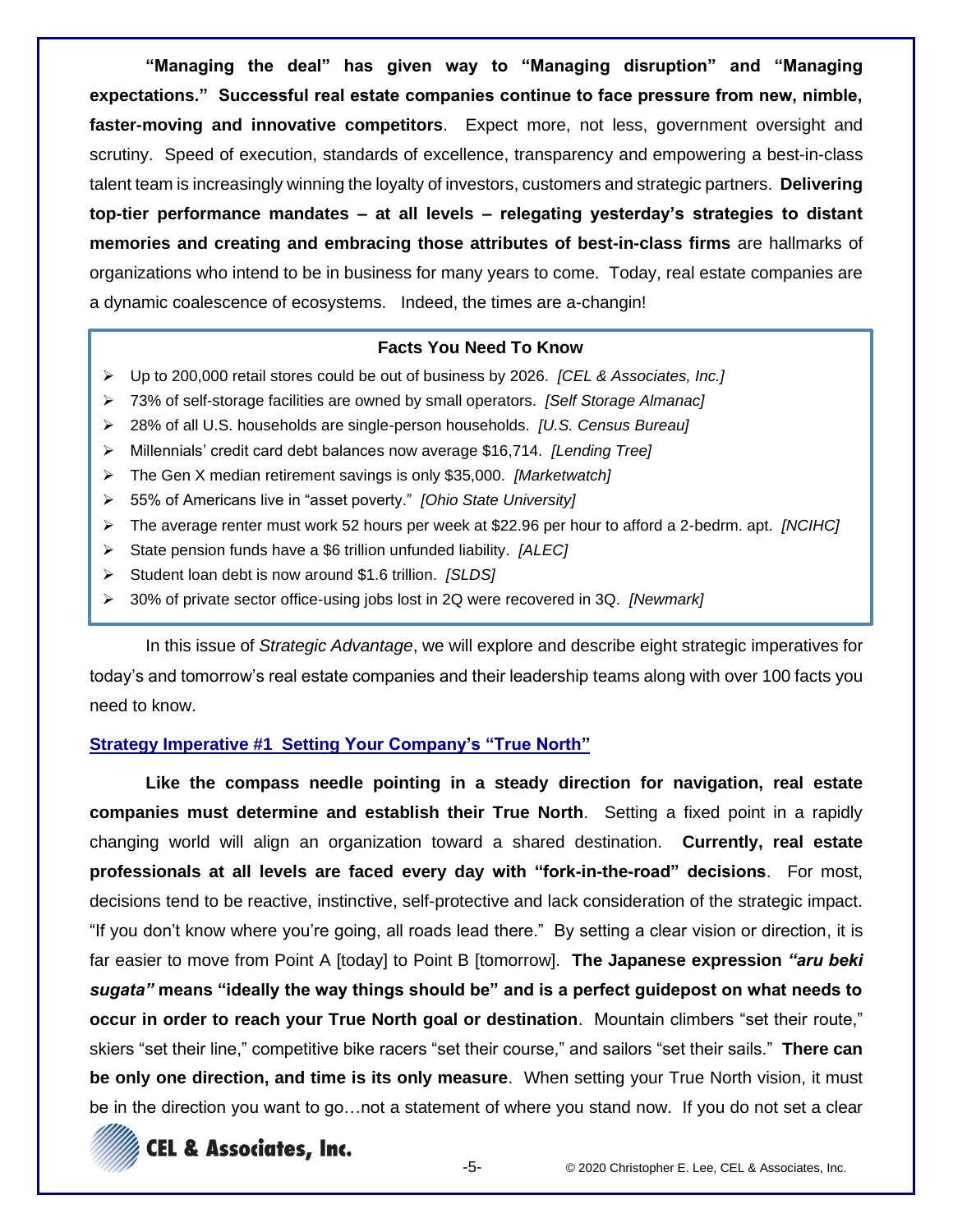vision or direction in today's highly competitive real estate environment, then be prepared for years of frustrating challenges and setbacks. **Remember that you determine your destiny by the direction you choose**. **You must do more than react…you must** *act***!**

# **Facts You Need To Know**

- ➢ 71% of real estate salary increases occur in the first quarter. *[CEL & Associates, Inc.]*
- ➢ Remote work could cut real estate's footprint by 50%. *[Firstbase]*
- ➢ For every \$1 spent on office building operation expenditures, the U.S. economy gains \$2.58. *[BOMA]*
- ➢ Colorado is ranked the #1 state for 2019 LEED certified gross square footage. *[USGBC]*
- ➢ Demand for office space is down 56.4% from Feb. 2020 pre-pandemic levels. *[*VTS Office Demand Index*]*
- ➢ 54% of Millennials have postponed healthcare due to cost. *[KPMG]*
- ➢ By 2030, nearly 24% of the U.S. population will be 65 years and older. *[KPMG]*
- ➢ Nearly 1 in 8, or 10 million, Baby Boomers will have Alzheimer's disease. *[KPMG]*
- ➢ 67% of U.S. corporations have accelerated automation and AI. *[McKinsey]*
- ➢ The U.S. office market will get back to 2019 operating levels by 2025*. [C&W]*

Setting a clear vision of what you, your company, division or operating vertical want to achieve/accomplish over a period of time [say, the next three to five years] enables you to develop and embrace the goals and key strategies needed to get there. Defining/setting the expected outcomes, while giving individuals and teams the autonomy they need to achieve those outcomes, is required. Employees in real estate firms across the country and at all levels are advocates for leadership decisions that they can be proud of and, without hesitation, embrace. Even in today's turbulent and dynamic marketplace, where uncertainty, surprises and the unexpected abound, **knowing where you are going or what you are trying to achieve will be the consistent, binding belief shared by everyone in your organization**. It is like a vacation…are you going to Alaska or Hawaii? Depending on the destination, you will organize and pack very differently. So, too, within the real estate industry.

To establish your True North vision of where you are going first requires you to determine or define success three to five years, and expectations seven to 10 years, in the future. In a post-COVID-19 marketplace, **best-in-class firms don't wait to see what has happened…they identify ways to "make it happen."** Do you measure success financially, operationally, by customer, by service, by value created, by loyalty, by brand value, by productivity, by TSR or by many other metrics? What is important to you and the organization that, if accomplished, would assure current and long-term success? Understanding your company's strengths, weaknesses, competitive advantage and potential threats is an important deliberative process to complete. You must perform an honest assessment of what the organization has done well and not so well. What have been the barriers to success? What are your competitors [existing and prospective] doing better than you? What resources or technologies do your competitors have that give them a strategic advantage? What market, client/customer, technology, capital, demographic and product trends are and/or could in the future shape/determine

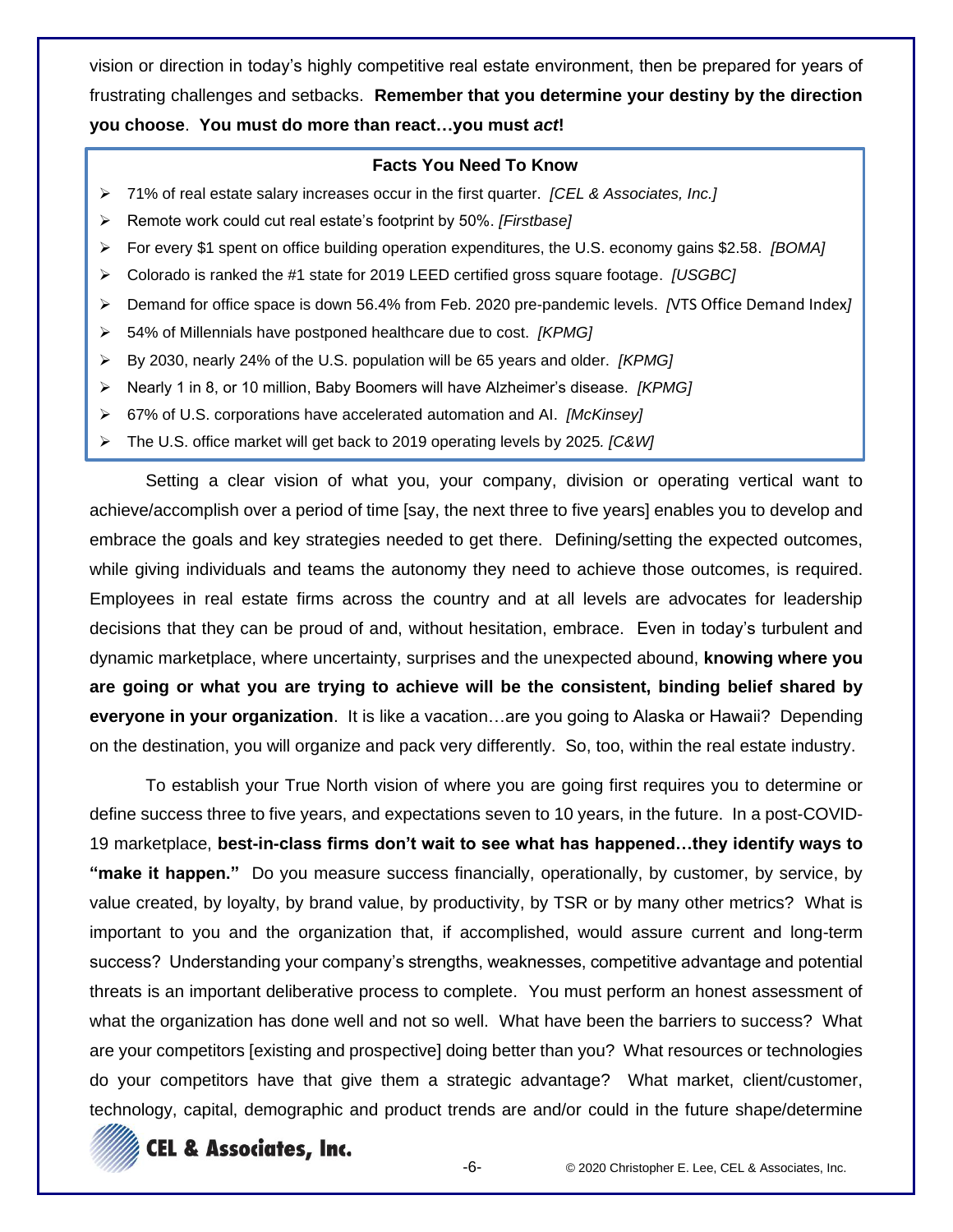opportunities? Understandably, **many real estate leaders struggle to balance the multiple and varying interests of all Stakeholders, setting and achieving alignment around far-reaching goals while attending to the priorities of today**.

Do not confuse a Mission Statement [what you do, how you do it and whom it benefits] with a vision or True North Statement. Mission Statements are programmatic. A Vision or True North statement is a visceral affirmation of direction. **Setting and embracing your "True North" will provide clarity, purpose, priorities and aspirations throughout the organization**. Your stakeholders want their Company to have meaning, purpose and direction.

# **Facts You Need To Know**

- ➢ 73% of U.S. companies have implemented onsite distancing and sanitizing. *[McKinsey]*
- ➢ COVID-19 has reduced operating expenses for 88% of businesses. *[Work Survey]*
- ➢ 44% of workers miss interaction with colleagues. *[JLL]*
- ➢ Office space SF per person is expected to increase 30% 35%. *[Gensler]*
- ➢ 54% of Executives worry about remote worker productivity*. [Work Survey]*
- ➢ 70% of U.S. companies intend to use more ICs and Temps within 2 years. *[McKinsey]*

### **Strategy Imperative #2 Establish A Strategic Context**

**To align your organization toward its True North vision, you must provide/define the strategic context for "why" you have adopted the key strategies and business model.** Who are your customers? What are your customers "expecting?" How are your customers changing? What are the current and likely future disruptors? How has COVID-19 altered current and future opportunities? How are you addressing or how should you address the uncomfortable truth that tomorrow will never be like yesterday or today? What market segments can or could create the "best" future opportunities? How are your competitors positioned to capture emerging opportunities? What is your strategy to overcome these competitors' moves? What are the major factors [market, competitor, customer, investor, tenant/resident, etc.] driving your business model and success? Should you be concerned about new or emerging competitors or disruptors? What is unprofitable, redundant, noncore and/or nonessential, and how can you eliminate those distractions?

**Creating the strategic context means having a common set of assumptions that will drive success or derail expectations**. Knowing what resources, business processes and key strategies that are needed to win must be developed, shared and embraced.

Knowing what drives/determines success also means the organization is prepared to pivot when market or competitive conditions change. Having a strategic context enables an organization to understand and proactively respond to economic, political, social, technical, legal, regulatory and shifting market environments.

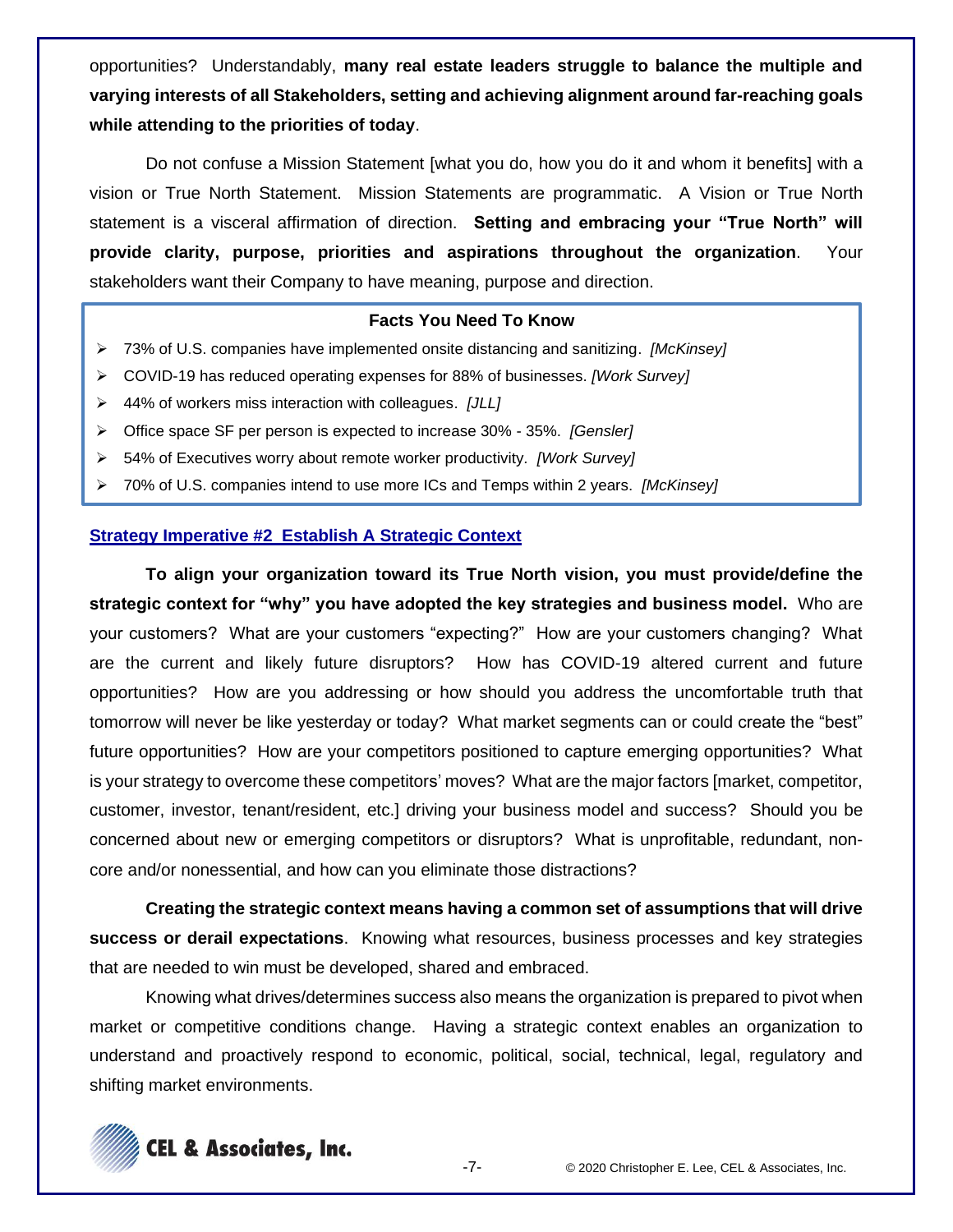An interesting exercise for your company is a practice called **"walking the fence line."** Like a farmer, you need to "walk around" the business looking in, observing what is going on, viewing the organization from an "outsider" point of view and seeing your company compared to your neighbors [competitors]. What is working...and what could be improved or eliminated?

#### **Facts You Need To Know**

- ➢ 50% of high-income Millennials think they will "work forever." *[Business Finance]*
- ➢ 'BOPIS" [buy-online-pickup-in-store] has increased 62%. *[RIS]*
- ➢ Spending on "reality technologies" will reach \$7 billion in 2020. *[Coresight]*
- ➢ 3D homes take 24 hours to build and cost around \$4,000. *[BANDD Designs]*
- ➢ 72% of real estate firms have a professional appearance policy. *[CEL & Associates, Inc.]*
- ➢ 66% of real estate professionals expect space reduction because of changing work patterns. *[EY]*
- ➢ 76% of real estate professionals may be working remotely 1 3 days per week. *[EY]*
- ➢ 31% of U.S. consumers, post-COVID-19, are changing to "spending less." *[McKinsey]*
- ➢ 64% of real estate firms offer new-hire referral bonuses. *[CEL & Associates, Inc.]*
- ➢ #1 CEO priority in 2020 is "preparing for the eventual cycle shifts, post-COVID." *[CEL & Associates, Inc.]*

When establishing your strategic context, you will examine four aspects: [1] the current situation; [2] strategy formulation; [3] strategy implementation; and [4] strategy evaluation. The speed of execution, sequence of moves, selected channels of opportunities and how the organization intends to "get there" are the cornerstones of a valuable and valued strategic context.

#### **Strategy Imperative #3 Execute With Strategic Intent**

**In the New Normal for real estate organizations, flexibility, agility and adaptability are requisite foundations for success**. Moving forward over the next five to 10 years, real estate Boards of Directors, Shareholders, Partners, Senior Executives and key leaders must shift from viewing the organization as a "machine" to an organization viewed as a "living organism." In 2018, McKinsey & Company published a great article called, "The Five Trademarks of Agile Organizations," in which the authors described the significant organization changes occurring because of the digital revolution. According to their research, **agile organizations [i.e., those with strategic intent] have "a 70% chance of being in the top quartile of organizational health."** Real estate firms that execute with strategic intent generally have higher revenue growth, higher profit margins, faster time to market metrics and more valued customer/client relationships.

Real estate companies with clear strategic intent have embraced True North vision, a network of empowered teams, a continuous learning environment, robust best practices, individual and team accountability and an active ecosystem of empowered governance.

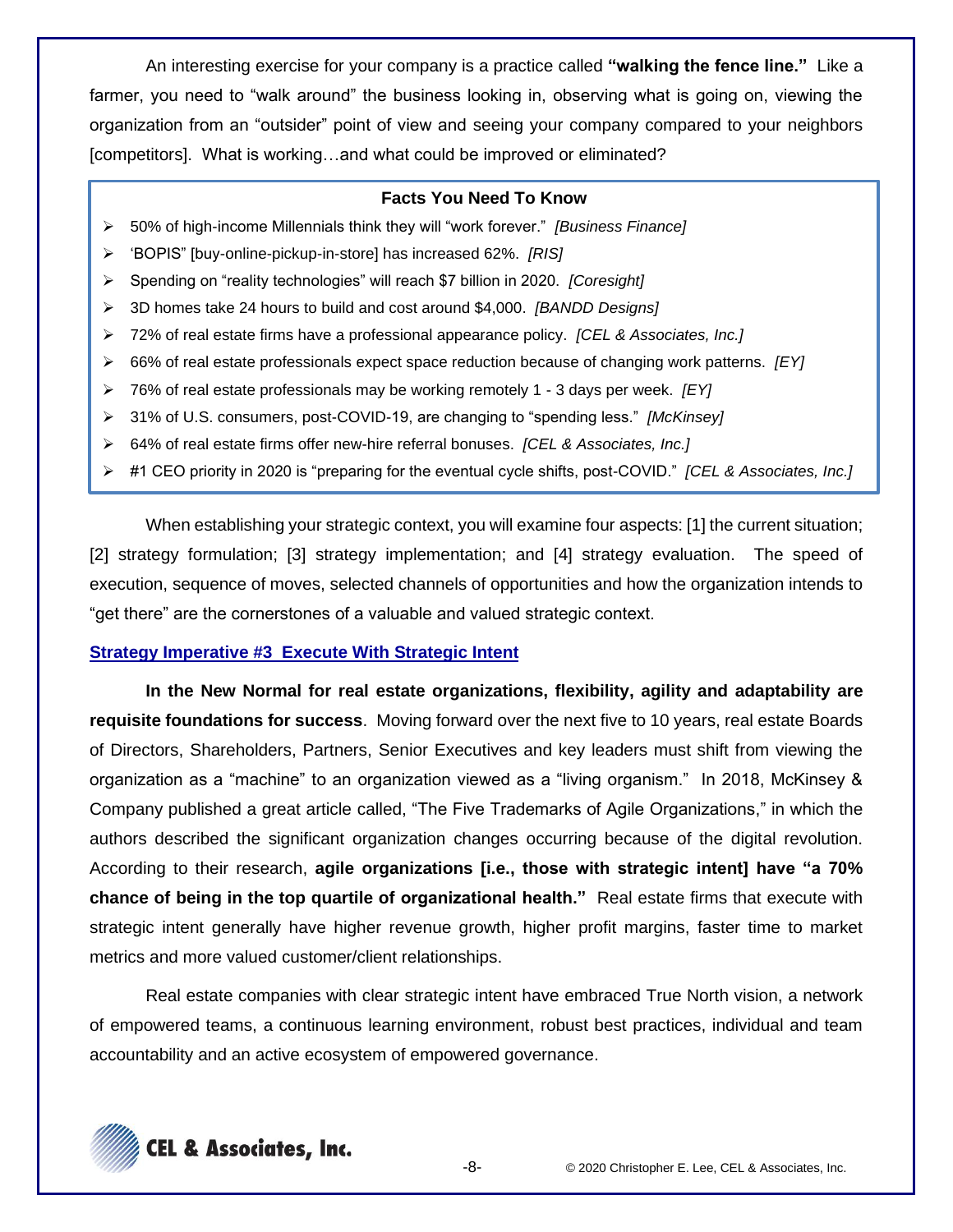- ➢ 26% of retail purchases were spurred by recommendations on social media. *[McKinsey]*
- ➢ U.S. corporate debt is now around \$10.5 trillion or around 47% of GDP. *[Federal Reserve]*
- ➢ Between 2017 2037, 21 million U.S. homes will be vacated by seniors. *[Wall Street Journal]*
- ➢ By 2023, the retail resale market will grow to \$23 billion*. [U.S. Chamber of Commerce]*
- ➢ 39% of office workers rate their workplace as a "poor experience." *[U.S. Workplace Survey]*
- ➢ Around 67% of those who rent instead of own do so for financial reasons. *[Freddie Mac]*
- ➢ 66% of real estate companies offer tuition reimbursement. *[CEL & Associates, Inc.]*
- ➢ 70% of real estate companies have business casual days. *[CEL & Associates, Inc.]*
- ➢ 57% of real estate firms have a formal exit interview process*. [CEL & Associates, Inc.]*
- ➢ There are over 8,600 CPMs in the U.S. *[IREM]*

Strategic intent is shedding the memories, boundaries, experiences and emotions of COVID-19 and creating pillars of excellence that are most congruent with your strategic intent. Going forward, post-COVID-19, your strategic intent must embed your aspirations, reflections, goals and expectations. **Too often real estate firms have "good intentions" or "reactive intentions;" but do not have "strategic intentions."** In today's shifting market and competitive environment, more people in an organization are expected to make decisions, exercise judgment and provide guidance. You can do this successfully only if the leaders and teams understand and embrace the organization's strategic intent. **Knowing how one is going to win provides a stable platform to deploy assets and deliver exceptional results effectively**. Top-down, command-and-control organizational architecture will not work. When people understand the strategic intent, are given clear responsibility and authority with accountability, they will become highly engaged. Real estate firms need less intuition and more evidence-based transformation. **Establishing individual empowerment with collective interaction will bring alignment…powered by strategic intent**.

# **Strategy Imperative #4 Embrace Next-Generation Evolving Technology**

Tomorrow's real estate organization increasingly will be managed, operated, monitored and guided by technology…both hardware and software. From drones to artificial intelligence, from predictive analytics to leveraging Big Data and from AR/VR to the IoE, **technology is reshaping and redesigning literally every aspect of the real estate industry.** Everyone "just experienced" the leveraging of working at home or working remotely, the benefits of using Zoom, Microsoft Teams, GoToMeeting, Skype, BlueJeans, etc. and the power of converting data into knowledge, knowledge into strategies…and strategies into opportunities. This could not have happened without a robust technology platform. Improved performance and efficiency at the property or at the company level is making technology a "partner" in greater service, profitability and performance. Machine learning has enabled many "process" functions to become automated tasks.

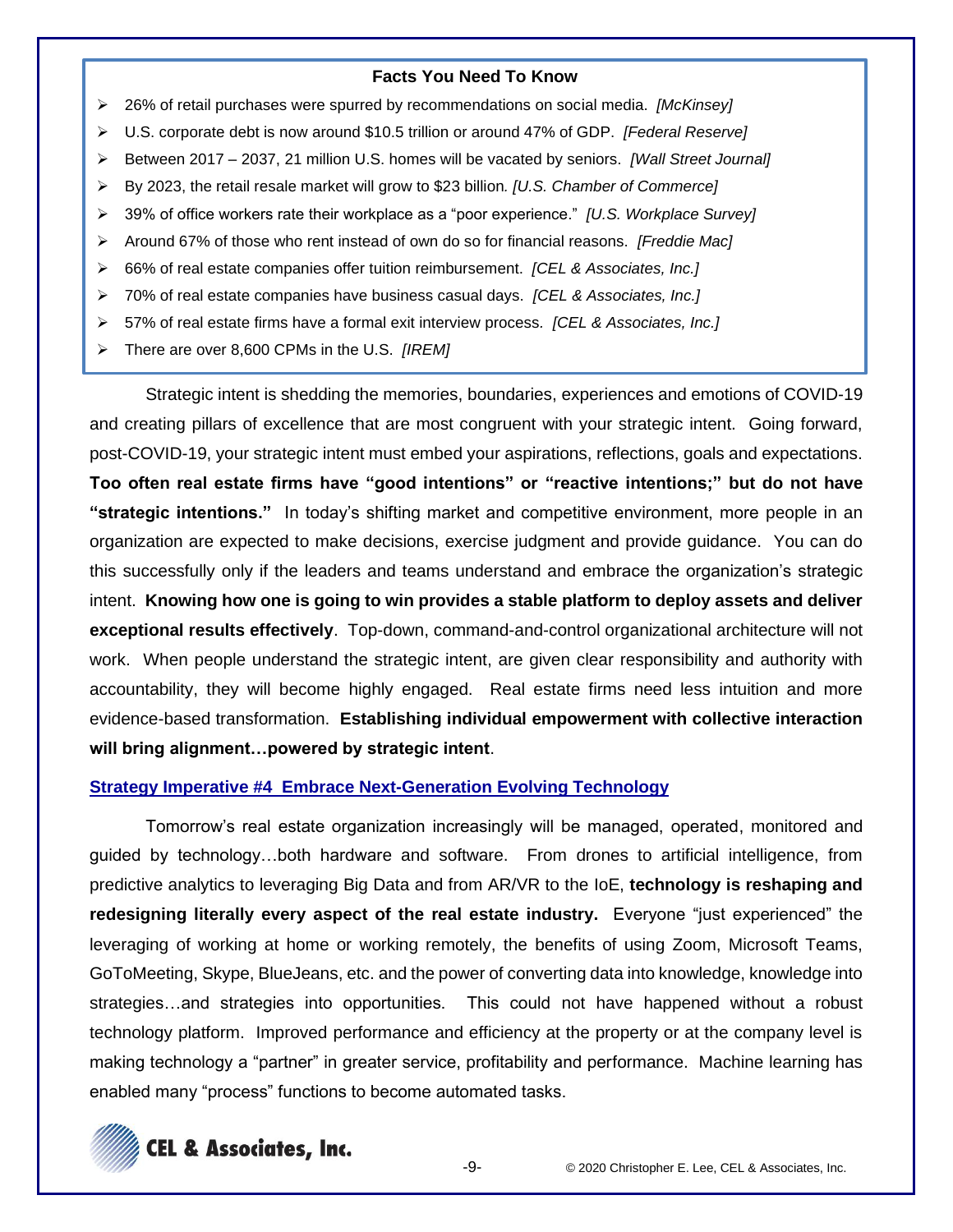- ➢ On average, 34% of individual monthly income goes toward paying off debt. *[Northwestern Mutual]*
- ➢ 50% of U.S. apartment stock was built before 1980. *[NMHC]*
- ➢ Total credit card balances in 1Q 2020 were \$833 billion. *[Research]*
- ➢ Sam, the robot bricklayer, can lay 3,000 bricks per day, versus 500 by a human. *[Futurist]*
- ➢ Real estate organizations that enable diversity increase motivation revenue by 12.9%. *[Berkadia]*
- ➢ 76% of population growth [2019 2030] will occur in seven states. *[U.S. Census Bureau]*
- ➢ The apartment industry contributes \$4.7 trillion to the U.S. economy. *[Hoyt Advisors]*
- ➢ One in five Americans calls Texas or California home. *[The Economist]*
- ➢ Real estate companies reinvest less than 1% of revenue into research. *[Inc.]*
- ➢ U.S. household debt is now around 77% of GDP. *[Federal Reserve]*

**The impact of technology on work and workers will be significant over the next decade.** More real estate professionals will be working remotely, while tech-based solutions will create gathering places for onsite and remote professionals. Real estate leaders will be increasingly confronted with the challenges of managing an ever-changing, inclusive information system. Information exclusivity is disappearing, and real estate organizations are challenged daily on how to determine which data and analytics are most appropriate for managing the business. **The next generation of technology appears to be creating a more transparent and inclusive organization ecosystem**. COVID-19 highlighted the need for reliable and accessible data…24/7 with confidence that the data, analytics and knowledge platform are trustworthy and reliable. Going forward, talent and machines will work together to create the best solutions and outcomes.

**The next generation of technology will literally alter and/or eliminate many of today's operating systems, platforms and processes**. Watch for windows that generate a building's power needs; self-heating concrete; transparent aluminum [strong as steel]; aerogel insulation; robotic swarm construction [developed by researchers at Harvard]; smart bricks [like Legos on steroids]; and pollutionabsorbing buildings ["vertical forests"]. Asset valuation increasingly will be compiled and completed utilizing AI technology. Predictive analytics will redefine and restructure the brokerage industry. CRM programs are becoming more sophisticated. Cloud-based procurement and lease management platforms are changing the roles of several "position" employees. Venture capitalists are investing billions of dollars in new real estate technologies. **Now is the time to embrace the next generation of technology, platform transformation and ongoing complexity in all you do.**

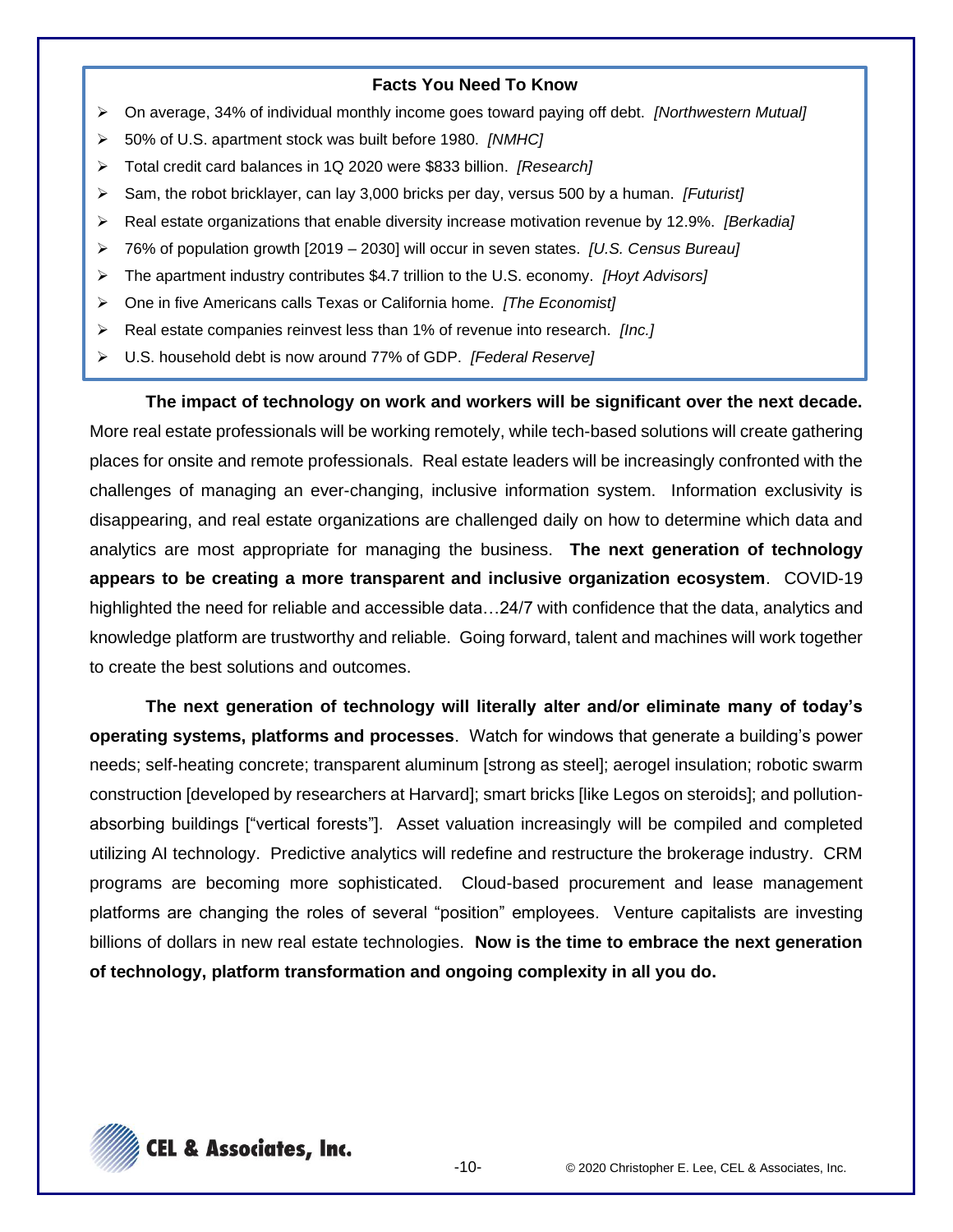- ➢ 68% of Board of Director members believe their current strategy will be obsolete in five years. *[NACD]*
- ➢ 62% of Asset Managers think asset prices have peaked. *[Preqin]*
- ➢ 79% of Americans believe owning a home is the American dream. *[Realtor]*
- ➢ Nearly 27 million Americans depend on childcare to work. *[McKinsey]*
- ➢ 55% of current real estate senior leaders plan to retire before 2030. *[CEL & Associates, Inc.]*
- ➢ Less than 50% of real estate firms have a robust Talent Management Plan. *[CEL & Associates, Inc.]*
- ➢ 81% of consumers go online before going to a store. *[GE Capital]*
- ➢ Nearly 50% of Millennials shop at online-only grocery stores. *[Pew Research]*
- ➢ Pre COVID-19, Gen X go to the grocery store 2.3 times a week, versus 1.9 times for Baby Boomers. *[ICSC]*

# **Strategy Imperative #5 Create A Company With Purpose**

**One "Generational Shift" occurring now is the transition from "winning at all costs" to "winning with a purpose."** For 100 years, the real estate industry, with a few exceptions, has focused on quantitative outcomes, and relegated ESG to "nice to have, but not a priority." Qualitative outcomes, social and community impacts and sustainable lasting results have traditionally been relegated to the "nice-to-have" category of performance measures. **The real estate industry**, which has created great cities, engaging building environments and has been a catalyst for creating places where people want to live, work, shop and recreate…**has unwilling [or willingly] placed capital and investment analytics ahead of real estate's true role or purpose in society**. In today's and tomorrow's real estate investment environment, the goal must be to create enduring success that exceeds expectations and results in a valued outcome for all Stakeholders. Tenants, residents, employers and users actively select buildings, locations and managers/operators that are perceived as a trusted, positive contributor to society. In the years ahead, **a significant percentage of real estate firms will have a charitable component to each building's operating platform**.

# **Facts You Need To Know**

- ➢ Between 2016 2025, 62% of household growth will be in the affordable sunshine states. *[John Burns]*
- ➢ 45% of U.S. workers have a total net worth less than \$25,000. *[Investopedia]*
- ➢ Close to 50% of retired households spend more not less money in retirement. *[Motley Fool]*
- ➢ Pre COVID-19, mall traffic among teenagers has declined 30% of the past decade. *[Piper Jaffray]*
- ➢ Between 24% 43% of Americans have used a ride-hailing service. *[Vox]*
- ➢ A 21-story vertical farm can be as productive as 588 acres of land. *[Despommier]*
- ➢ Only 23% of consumers say they prefer visiting stores for the experience. *[KPMG]*
- ➢ The average cost for college tuition and five years of living expenses is \$227,000. *[Nerdwallet]*
- ➢ 80% of Americans own a smartphone. *[USA Today]*
- ➢ 43% of Americans work "occasionally" from home. *[Gallup]*

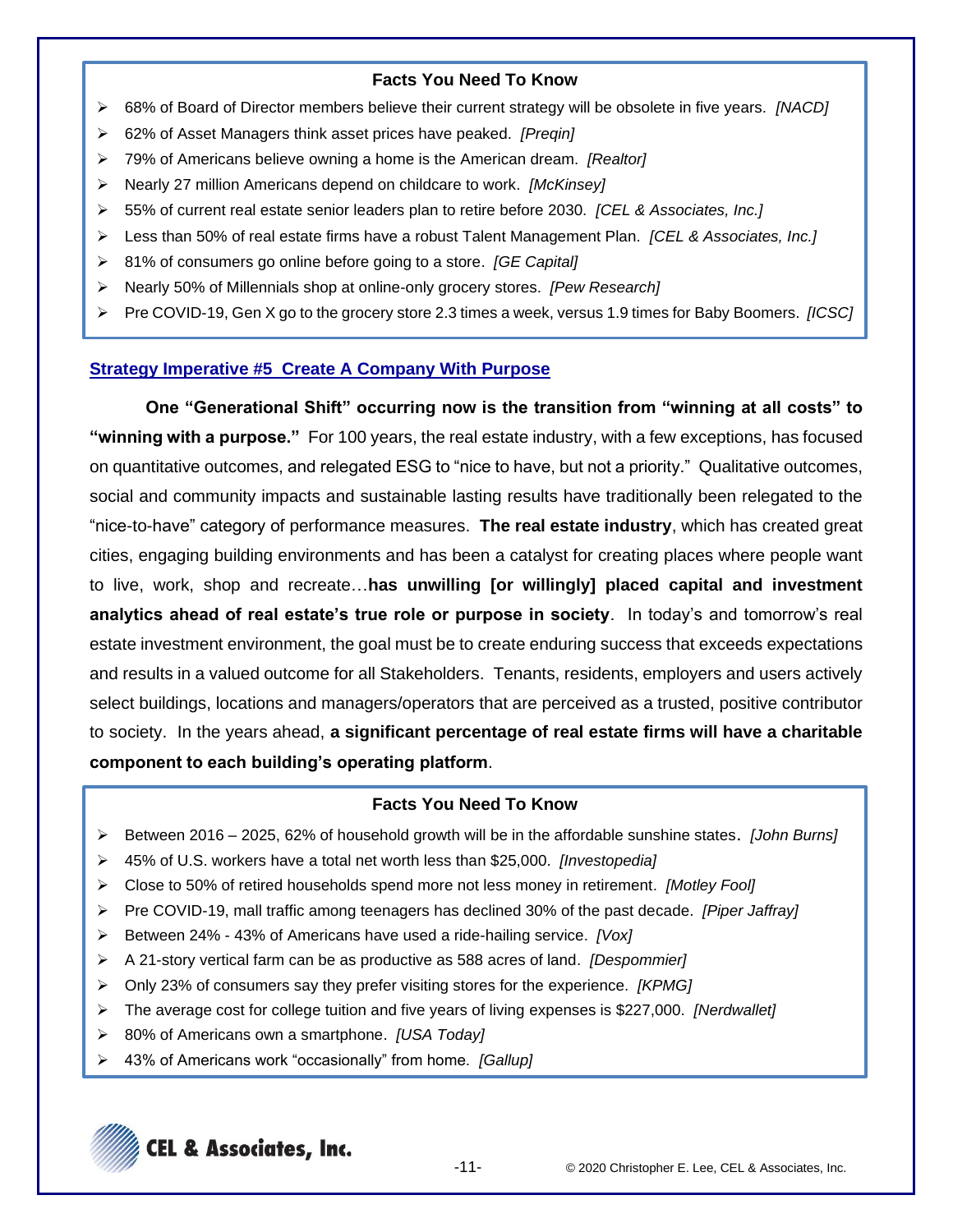**Having a "Purpose" provides a moral compass for a real estate organization and can influence the culture and values which guide individual and collective behavior**. Purpose attracts capital, venture partners, expedites entitlements and is very appealing to those who occupy a building [residents and tenants]. Purpose provides the framework for decision-making and sustainable development. Purpose sets the tone for the selection of suppliers/vendors. The interdependency of Purpose, core values, culture, business practices, brand value, strategic decisions and Stakeholder engagement is critical for immediate and long-term success. Successful partnerships [real or implied] between real estate companies and a diversified Stakeholder group can be mutually beneficial.

**Real estate companies with a Purpose are enduring, profitable and highly valued**. Purpose creates and adds value to all aspects of one's business. **To "demonstrate" Purpose, real estate companies must be authentic, value long-term goals as well as short-term results and must demonstrate that "actions speak louder than words."** Real estate companies with a Purpose are inspiring and aspirational. What does your company stand for? Is your company poised for tomorrow's civic, social, environmental, community, user and investor purposeful expectations? Remember, organizations lose their way when they lose their why. Mark Twain has a great quote on purpose, **"The two most important days in your life are the day you are born and the day you find out why." Real estate firms that avoid cognitive overload…will be the most successful.**

# **Facts You Need To Know**

- ➢ Only 9% of C-Suite positions in real estate are held by women. *[CREW]*
- ➢ 22% of real estate firms provide carpooling/transit subsidy. *[CEL & Associates, Inc.]*
- ➢ 42% of U.S. workers have worked from home during the COVID-19 crisis. *[Stanford]*
- ➢ The three largest foreign buyers of U.S. real estate now are China, Canada, and Mexico. *[Statista]*
- ➢ 57% of real estate firms have wellness programs*. [CEL & Associates, Inc.]*
- ➢ U.S. debt to GDP ratio is 131% (vs. 57% in 2000). *[Federal Reserve]*
- ➢ Retail e-commerce sales are now 9% 10% of total retail sales. *[Statista]*
- ➢ The number of Cobots in the U.S. could reach 600,000 by 2025*. [Business Facilities]*
- ➢ The average age of a residential real estate Broker in 2019 was 54.6. *[The Close]*
- $\triangleright$  More than 844,000 individuals are employed in the property management industry. *[iPropertyManagement]*

### **Strategy Imperative #6 Invest In Human Capital**

**The need to invest capital, resources and business practices pertaining to human capital must be a strategic priority over the next decade**. It is a clear fact emerging from COVID-19 that real estate companies with effective talent management programs have a higher propensity of outperforming their competitors than those who don't. The ability to recruit, motivate, reward and retain talent mandates placing human capital on the same level as investment capital. The ability to ensure a positive employee experience in a transparent and evolving workplace environment must be a priority for every real estate organization. A company that can move [allocate] talent resources quickly across

# **CEL & Associates, Inc.**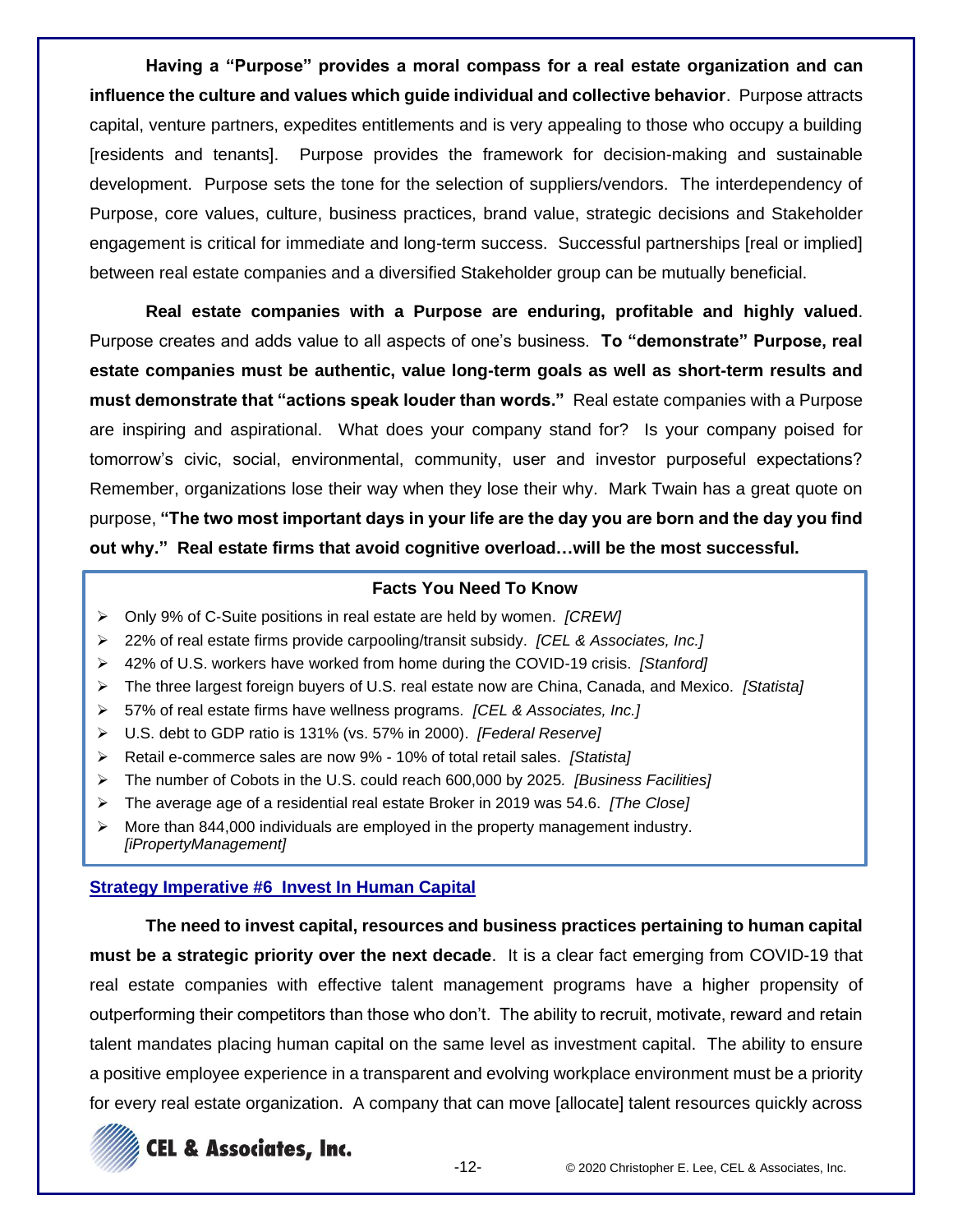strategic priorities and/or unexpected circumstances will outperform its peers. **The link between rapid deployment of talent and success has been consistently proven.**

Investment in human capital includes: implementation of a contemporary annual and long-term compensation plan; providing robust benefits and PTO options; ongoing training programs; a dynamic onboarding process; adoption of employee recognition programs; and a top-to-bottom internal communications process. Investing in human capital means empowerment with accountability and creating a welcoming workplace environment. **Talent management has replaced personnel management.** The Personnel Director has been replaced by a Talent Management leader who is also tasked to be the firm's Culture Officer. In addition, leadership development and the deployment of an aggressive recruitment plan will keep you ahead of your competitors.

# **Facts You Need To Know**

- ➢ Robots cleaning retail locations has risen to 24%. *[Brian Corp.]*
- ➢ 44% of Americans expect to continue buying groceries online. *[McKinsey]*
- ➢ Only 14% of U.S. workers trust their CEO to bring them back to work safely. *[C&W]*
- ➢ JP Morgan has set aside \$10 billion to cover COVID-19 loan losses. *[Wall Street Journal]*
- ➢ Global tourism losses due to COVID-19 could soar to \$3.3 trillion*. [US News]*
- ➢ Interest rates are unlikely to rise until 2023. *[New York Times]*
- ➢ COVID-19 is expected to reduce U.S. GDP by \$2.5 trillion. *[Texas A&M]*
- ➢ U.S. passenger airline departures are 49% below 2019 levels. *[Airlines For America]*

**Over the next decade, around 60% of today's real estate CEOs are expected to retire or phase-down. Nearly 45% of today's CFOs are expected to retire. Today, only 71% of real estate CEOs see themselves as "succession ready."** Of the real estate firms who have formal succession plans in place, 85% of those plans are *only* for the CEO position. Investing in human capital must be a company-wide strategic imperative. Failure to do so will result in a very unsatisfactory financial outcome. As Dave Bookbinder said, **"The value of a business is a function of how well the financial capital and the intellectual capital are managed by the human capital. You'd better get the human capital part right."** Real estate leaders must be able to learn and adapt on all timescales simultaneously.

# **Strategy Imperative #7 Move The Needle…Don't Be A Spectator**

**In every successful outcome, you will find one or more people who were able to see through the cloud of doubt and have made courageous decisions.** Margaret Thatcher, the United Kingdom's Prime Minister [1979 – 1990] said, "Don't follow the crowd, let the crowd follow you." Henry Kissinger said, "The task of the leader is to get his people from where they are to where they have not been." Moving the needle means committing resources to innovation, supporting new initiatives, incubating ideas and investing in talent, systems and processes. One cannot stand by in today's highly

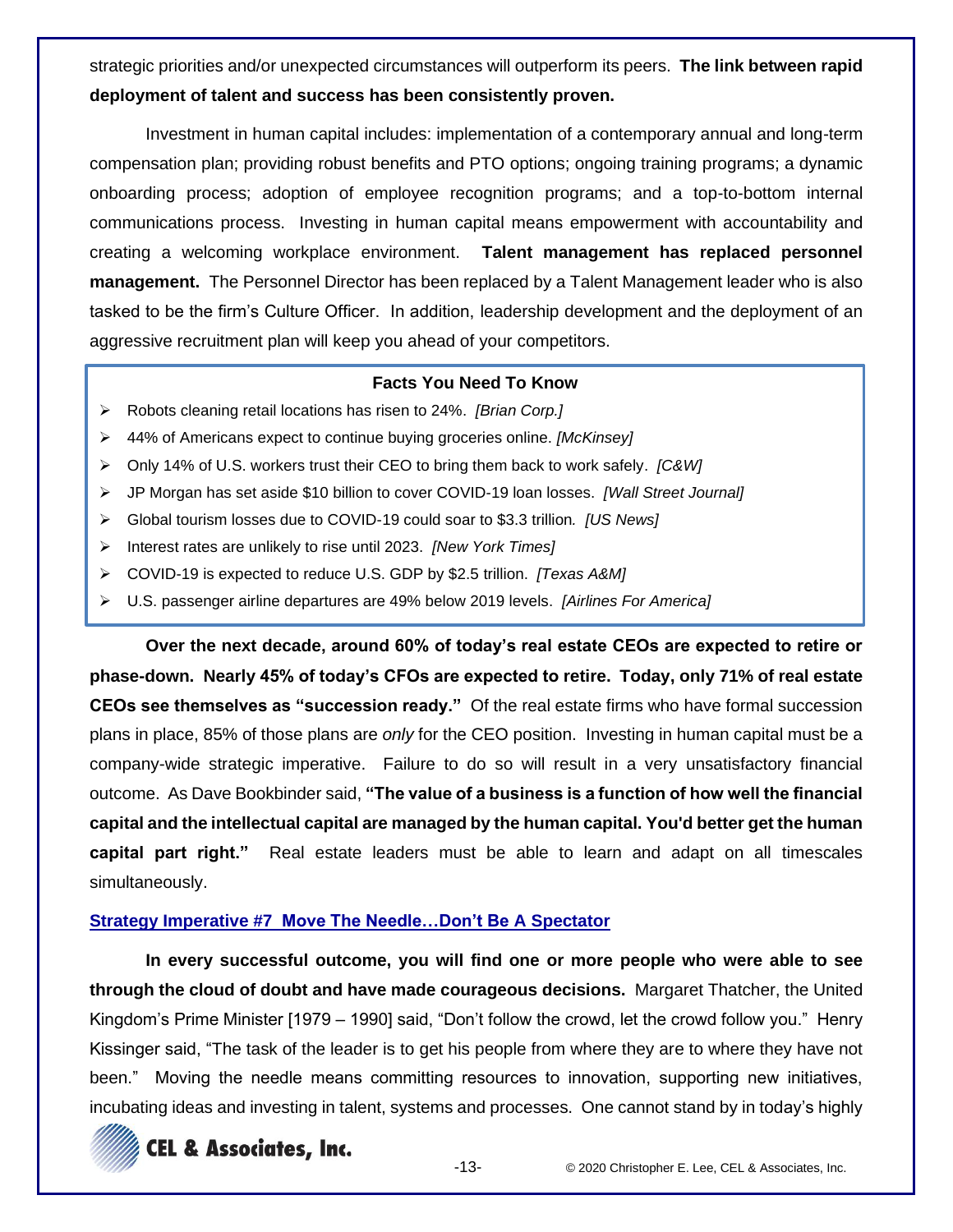competitive marketplace waiting on the sidelines for others to lead, capture market share and/or create new opportunities.

Change is inevitable, rapid change post-COVID-19 is increasingly the New Normal and **success is not an outcome of just showing up**. Within real estate firms, effective leadership cultivates a workplace environment of trust, streamlines decision-making, is a transparency advocate and supports continuous learning. In order to move the needle, real estate companies, their Boards of Directors and key leaders develop and implement strategy through execution, embrace prospective data-driven insights and minimize change fatigue. **Moving the needle mandates looking "outside the box," experimenting and investing in new ideas. Moving the needle requires an aligned culture** and requires leadership to activate a strong personal connection between each associate, your clients/customers, the organization's values and standards of excellence. Real estate leaders must identify each influential leverage point to "move the needle." As lifelong entrepreneur Brian D. Evans said, **"It's easy to move the needle—it's harder to make sure it's going in the right direction."** To move it effectively, you want strategic not reactive actions, conviction not doubt and focus without distractions. You can't move a needle that's being pulled in a hundred different directions.

### **Facts You Need To Know**

- ➢ 42% of Baby Boomers have no retirement savings. *[Comet]*
- ➢ Social Security was designed to replaced 40% of a typical worker's income. *[Social Security Admin.]*
- ➢ The first vertical farm was built in 2009 in Singapore. *[Crumpacker]*
- ➢ 76% of Americans "hate open offices." *[Bospar PR]*
- ➢ College enrollment has declined for eight consecutive years. *[NSCRC]*
- ➢ 56% of college enrollees are women. *[The Atlantic]*
- ➢ 35% of Millennials still live at home. *[U.S. Census Bureau]*
- ➢ The U.S. Hispanic population has \$1.5 trillion in spending power. *[Selig Center]*
- ➢ 51% of Americans prefer to shop online. *[V12 Retail Finance]*
- ➢ 75% of Americans shop online at least once a month. *[Ecommerce Research]*

Examples of moving the needle include: the creation and implementation of a contemporary Talent Management Strategy Plan, Brand Management Plan, Technology & Innovation Plan and Process Improvement Plan. It means implementing a competitive compensation plan, reducing redundancy and paperwork and removing process barriers to success. It means taking/making bold decisions, trusting the analytics and adhering to a set of core values. It means creating sustained governance, broader diversity and embracing new digital technologies. It means replacing retired members on the Boards of Directors with active, engaged and full-time professionals.

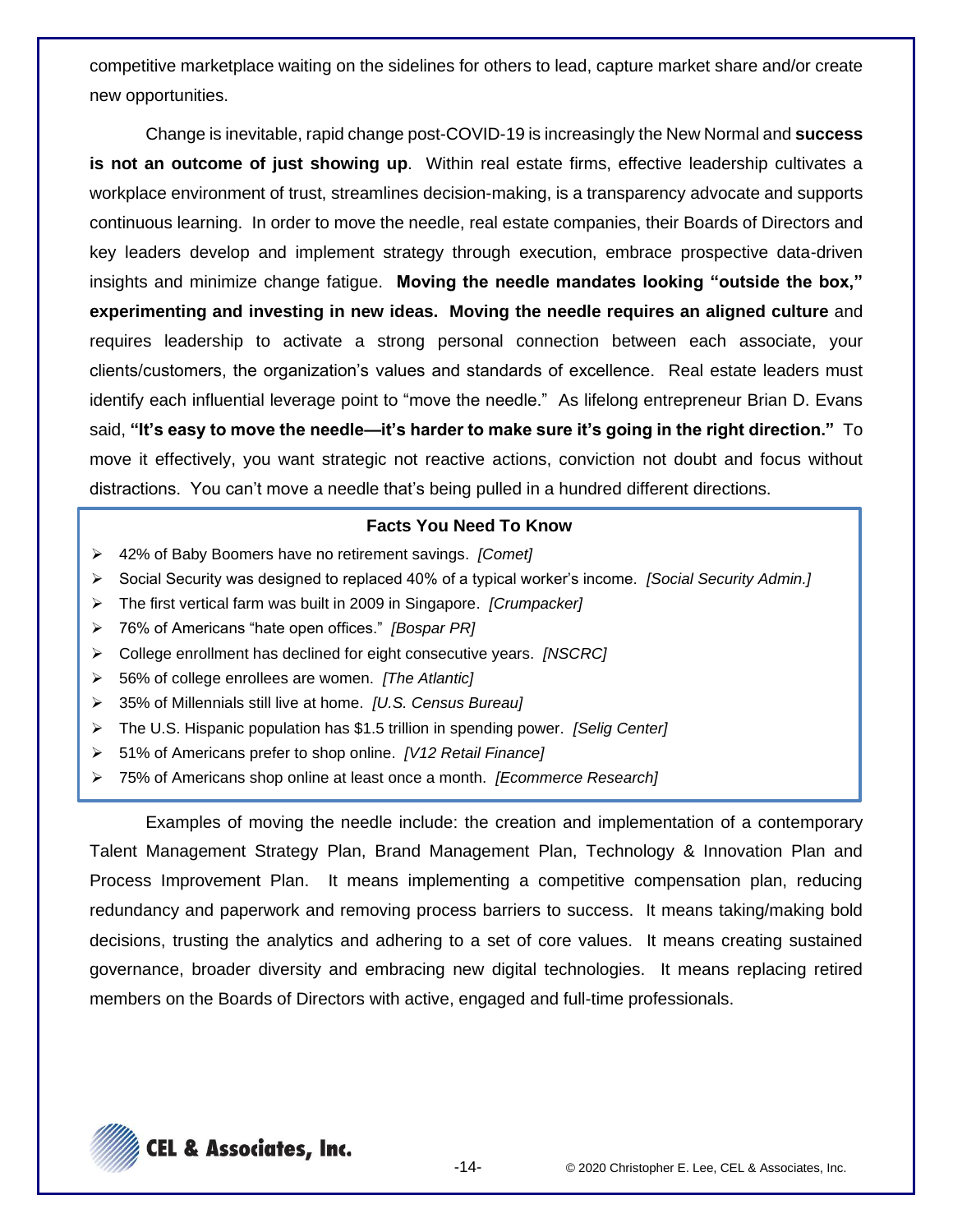# **Investor/Entity Strategic Choices**



Source: CEL & Associates, Inc.

**Moving the needle is not a spectator activity…it is a companywide commitment of doing what is right and important to take one step ahead of your competitors and one step closer to the realization of the company's vision and the expectations of all Stakeholders**. How is your organization Moving the Needle? Are you a participant or a spectator?

### **Strategy Imperative #8 Build A Robust Business Intelligence Platform**

**The benefits of having a robust business intelligence platform include:** an increased competitive advantage; better and quicker business decisions; more accurate reporting, analytics and planning; clear and aligned priorities; improved customer satisfaction; increased revenues; and added enterprise value. The use of dashboards, predictive analytics, advanced visualization and the use/implementation of a digital workbench will improve operating performance at the property, department and enterprise levels. While most real estate firms use and rely on research data [generally supplied by others], very few companies have an articulated and embraced Business Intelligence Platform. **Less than 5% of real estate firms today harvest the abundance of customer, operating and product/service data points readily available.** Very few firms have a centralized research of business intelligence system that is perspective, not reactive. The lack of in-depth customer knowledge is giving rise to a demand for more robust information gathering and data analytic tools.

The purpose of business intelligence is to support better decision-making and prospective strategic decisions. Interactions [direct or indirect] with customers [i.e., investors, tenants, residents, vendors and resource partners] occur daily, and that information must be captured, analyzed and shared throughout the organization. The emerging generation of new business opportunities can be focused and streamlined with proper business intelligence. A robust business intelligence platform

# **CEL & Associates, Inc.**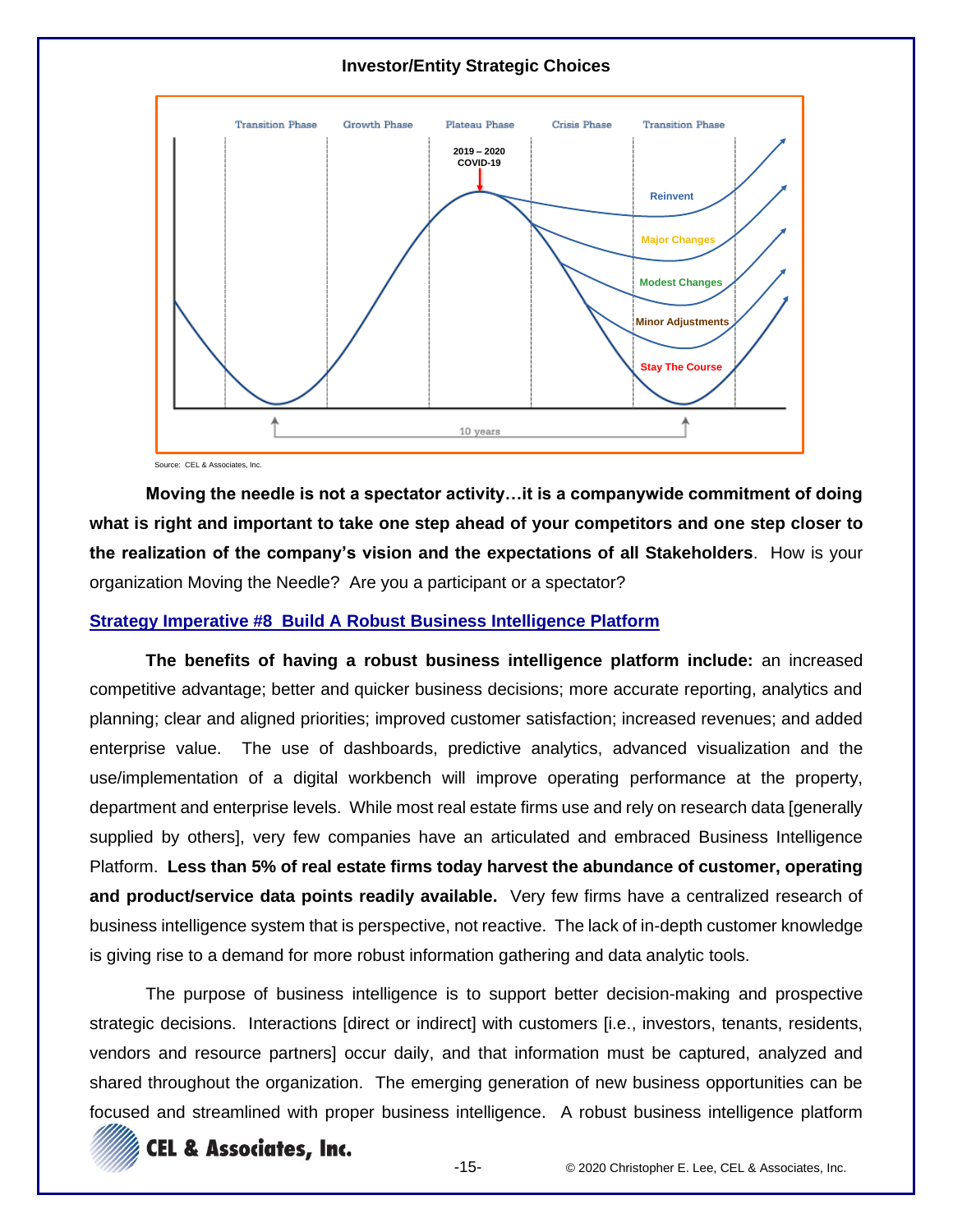includes these items: [1] ease of interaction between the data and the user; [2] engaging data visualization [think dashboard]; [3] connectivity to internal and external data sources; [4] predictive analytics; and [5] ready availability on all devices [laptops, mobile phones, tablets and perhaps watches].

Nearly every real estate decision is based on data [market, property, operating, financial and/or investment analytics]. Unfortunately, more than 90% of real estate firms today rely on third-party research/data and only 10% have incorporated proprietary data into their business intelligence platform. **Few real estate firms capture daily knowledge of their existing and prospective customers**. Remember, business intelligence is an "organized method and process of finding out what you should do before you know what you are going to do." A great quote about the value of business intelligence comes from Nobel Prize winner Albert Szent-Gyorgyi, **"Research is to see what everybody else has seen, and to think what nobody else has thought."** I would like to add, "…and to uncover/create opportunities few have recognized." How would you grade your business intelligence at the property, operating and enterprise levels?

### **Closing Comments**

**These eight strategic post-COVID-19 imperatives are not "nice-to-have" strategies…they are the "must-have" foundational elements for every real estate company that intends to be in business in 2021 and beyond.** Navigating through turbulent times, charting a course for continuous prosperity and adhering to an embraced plan to win are essential. Reactive/intuitive strategies have given way to a more programmatic, Socratic process of asking "Why" and "Why not?" Are you ready to for the opportunities ahead? Are you ready to move from stay-in-place to staying ahead? Are you ready to move forward or stay behind? **Don't write "To Do" lists…write "To Be" lists**. The choice is yours…which will you select?

Regards,

Christopher Lee Editor

*Note: This report has been prepared by CEL & Associates, Inc., who retains all rights to its content. This report may not be reproduced, distributed, and/or used in presentations or offering/fund raising prospectus/memorandums, and/or used in communications, speeches and/or presentations in its entirety or in parts without the prior written consent of CEL & Associates, Inc. You may reproduce/distribute and/or share this article with friends, colleagues and associates. Opinions and forecasts contained in this, prior and future articles may change without notice. The author encourages readers to offer comments, feedback and recommendations for further enhancement to [newsletter@celassociates.com](mailto:newsletter@celassociates.com)*

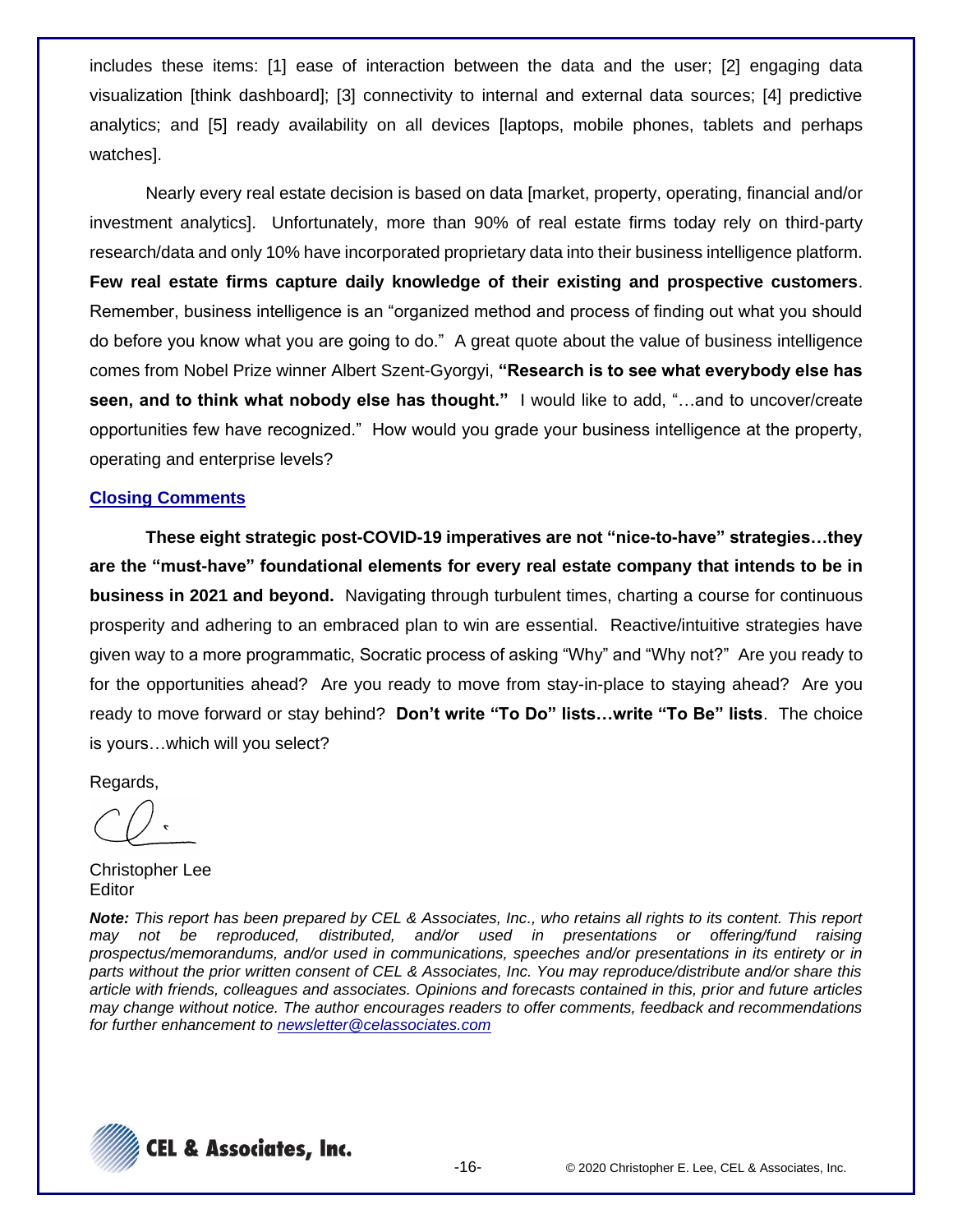#### **SPREAD THE WORD**

If you enjoy reading *Strategic Advantage* and *Leadership Conversation*, and have benefited or received value from our insights and recommendations over the past 25 years, perhaps your friends, business associates, other members of your team or industry peers will also enjoy it.

You can provide them with an individual subscription by several options:

- Click here: **http://newsletter.celassociates.com** and fill in their contact info or forward this link to them
- If for multiple people, send us an email with a list of their individual contact info and email address

Today there are over 12,000 readers of Strategic Advantage…spread the word.

*Give Us Your Opinion:* We want to hear from you and to have future issues reflect your needs and questions. Please email your comments, ideas, suggestions and insights to newsletter@celassociates.com.

*For More Information:* For more information regarding our services (Strategic Planning, Compensation, Opinion Surveys, Benchmarking, Performance Improvement, Succession Planning and Governance/Management), please email us at newsletter@celassociates.com or call 310.571.3113.

*To Subscribe:* To subscribe to CEL & Associates, Inc. and Christopher Lee's *Strategic Advantage* newsletter with ongoing insights, opinions and forecasts regarding issues, trends and opportunities within the real estate industry, please email us at newsletter@celassociates.com with *"Subscribe"* in the Subject line and provide your full contact information.

*To Change Your Contact Information***:** Please email us at newsletter@celassociates.com with *"Change Contact Information"* in the Subject line and include your new contact information.

**Disclaimer:** The opinions, forecasts, information and insights presented in this article are of a general nature and do not constitute the provision of investment, management or economic advice to any person, organization or governing board, and this article does not contain any recommendation(s) to buy, sell and/or invest in any security, real estate asset, fund or adopt as an element of any investment strategy. Opinions and forecasts expressed herein are subject to change without notice. Relevant information was obtained from sources deemed reliable. Such information is not guaranteed as to its accuracy.

**Prior Newsletters: If you would like to download prior newsletters, please go to the following links.**

*What Will The Real Estate Industry Look Like In The New Normal?*

<http://www.celassociates.com/onlinenewsletter/re-industry-new-normal-sa-k061820.pdf>

*2020...The Year That Changed Everything*

[http://www.celassociates.com/onlinenewsletter/2020-year-that-changed-everything-sa-k040320.pdf](http://www.celassociates.com/onlinenewsletter/2020-leadership-imperatives-sa-k011020.pdf)

*2020 Leadership Imperatives*

<http://www.celassociates.com/onlinenewsletter/2020-leadership-imperatives-sa-k011020.pdf>

*Future Proofing Your Company*

<http://www.celassociates.com/onlinenewsletter/future-proofing-your-company-sa-k101719.pdf>

*Mandatory Summer Reading For Every Real Estate Leader*

<http://www.celassociates.com/onlinenewsletter/mandatory-reading-for-real-estate-leaders-sa-k072319.pdf>

*A 2025 Day In The Life*

[http://www.celassociates.com/onlinenewsletter/](http://www.celassociates.com/onlinenewsletter/a-day-in-the-life-sa-k102118.pdf)*a-day-in-the-life-sa-k102118.*pdf

*Seven Strategies That Will Definitely Move The Needle* 

<http://www.celassociates.com/onlinenewsletter/strategies-to-move-the-needle-sa-k061018.pdf>

*What Is Going On?*

[http://www.celassociates.com/onlinenewsletter/what-is-going-on-sa-k041118.pdf](http://www.celassociates.com/onlinenewsletter/work-is-being-redefined-sa-k011718.pdf.pdf)

*Work Is Being Redefined & The Impact On The Real Estate Industry Will Be Transformative* [http://www.celassociates.com/onlinenewsletter/work-is-being-redefined-sa-k011718.pdf](http://www.celassociates.com/onlinenewsletter/work-is-being-redefined-sa-k011718.pdf.pdf)